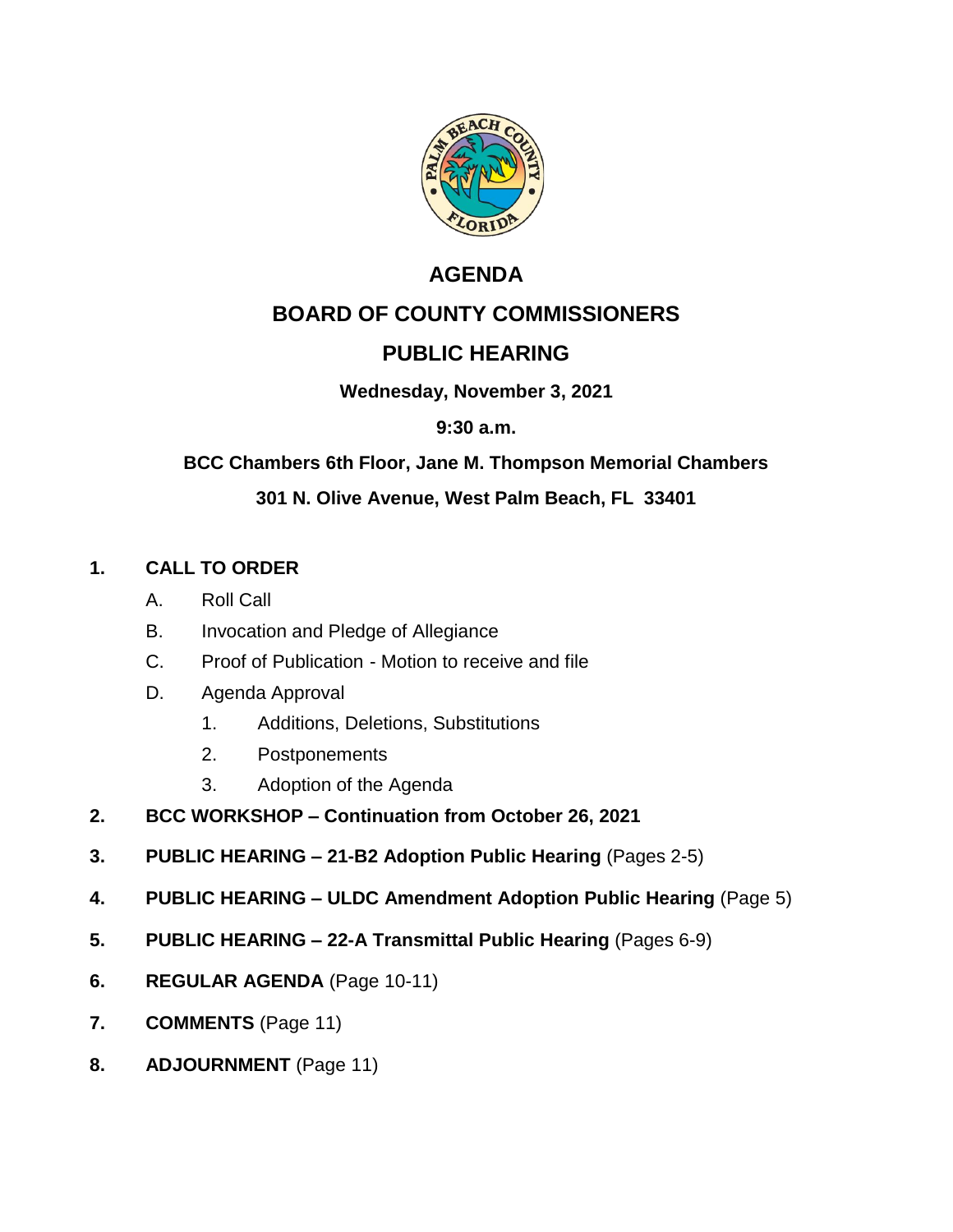# **3. PUBLIC HEARING – Amendment Round 21-B2 Adoption**

The amendments for adoption in Round 21-B2 were transmitted by the Board on July 28, 2021 and reviewed by State Land Planning Agency under Round 21-05ESR. There were no comments on the amendments in their review letter dated September 3, 2021, and no negative comments received from state review agencies.

# **3.A. County Proposed Amendments**

### **3.A.1. Kirk Road TIM and Text Amendment**

**Summary:** The proposed amendment to the Comprehensive Plan is requested by the Village of Palm Springs and would revise the Transportation Element Policy 1.4-u and the Thoroughfare Identification Map (TIM), TE 14.1, as follows: Kirk Road, from Lake Worth Road to Alemeda Drive/Purdy Lane, is an 80 foot section that shall be restricted to three lanes with the excess right-of-way to be used for roundabouts, pedestrian/bicycle facilities and/or landscaping/buffering. Before Kirk Road between Lake Worth Road to Alemeda Drive/Purdy Lane may be constructed as a 4/5-lane facility, the parallel segment of Military Trail must operate below Level of Service E. **Commission District 3.**

### **Staff Recommendation:** *Approval*

**Planning Commission/LPA Recommendation:** *Approval*, motion by Barbara Roth, seconded by Spencer Siegel, passed in an 11 to 0 vote at the June 11, 2021 public hearing. Under discussion, one PLC member expressed support for the coordination between the County and the Village of Palm Springs that achieved a win/win situation. A representative from the Village, Joni Brinkman, spoke in support of the amendment and expressed appreciation to County staff and the successful outcome of the proposed language.

**Board of County Commissioners Transmittal Public Hearing:** *Transmit,* motion by Commissioner Weiss, seconded by Vice Mayor Weinroth, passed in a 7 to 0 vote at the July 28, 2021 public hearing. Under discussion, the District Commissioner expressed appreciation for the cooperation between the Village of Palm Springs and County staff on the amendment. One comment card was submitted.

**MOTION:** To *adopt an ordinance* for the Kirk Road amendment.

# **3.A.2. 10th Avenue North TIM and Text Amendment**

**Summary:** The proposed amendment would modify the Thoroughfare Right of Way Identification Map (TIM), TE 14.1, to widen right-of-way from 80 feet to 110 feet for the segment of 10<sup>th</sup> Avenue North from Congress Ave to I-95 and to modify TE Policy 1.2-v accordingly to allow for a future 6-lane divided roadway. **Commission District 3.**

### **Staff Recommendation:** *Approval*

**Planning Commission/LPA Recommendation:** *Approval*, motion by Spencer Siegel, seconded by Eric Royal, passed in an 11 to 0 vote at the June 11, 2021 public hearing. There was minimal discussion. A representative from the Village, Joni Brinkman, spoke in support of the amendment with a request for County Engineering to coordinate throughout the design of the widened roadway. Morton Rose, Engineering Roadway Production Director, relayed that coordination would be ongoing.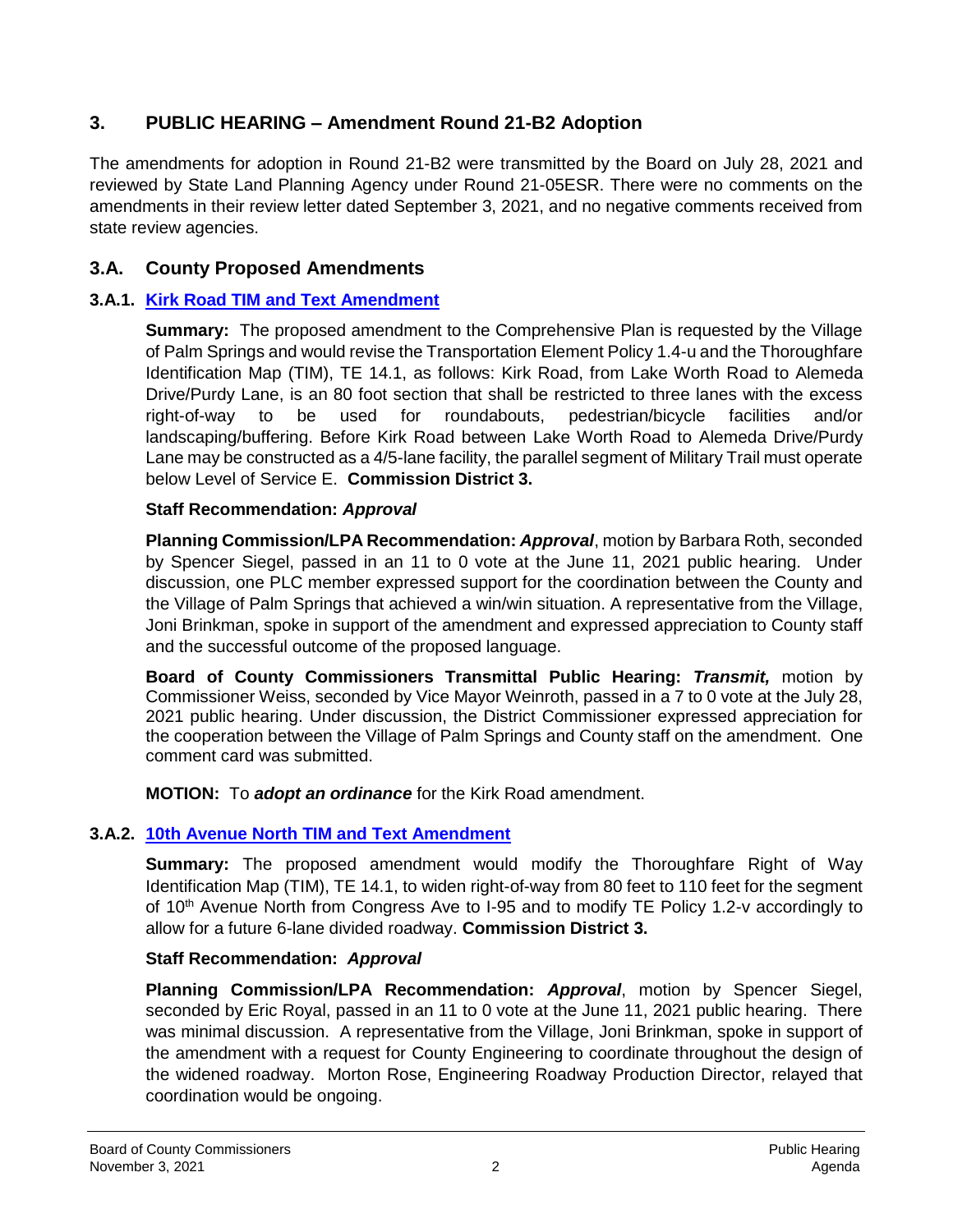**Board of County Commissioners Transmittal Public Hearing:** *Transmit,* motion by Commissioner Bernard, seconded by Vice Mayor Weinroth, passed in a 7 to 0 vote at the July 28, 2021 public hearing. There was minimal Board discussion and no public comment.

**MOTION:** To *adopt an ordinance* for the 10<sup>th</sup> Avenue North amendment.

# **3.A.3. [Library Services Element Updates](https://discover.pbcgov.org/pzb/planning/BCC-Agendas/2021/Nov3/3-A-3_Library-Rpt_ADA.pdf)**

**Summary:** This amendment applies throughout **all Commission Districts.** This is a County Initiated amendment requested by the Library Department. The amendment proposes to revise and update the Library Services Element and Map Series of the Comprehensive Plan to:

- Update the Assessment and Conclusion section to reflect current conditions, namely the completion of Library Expansion Program Phase II and ongoing capital project status.
- Update Objective 1.1 to align with the Library System's restructured strategic plan and mission statement.
- Update Objectives 1.2 through 1.5 to reflect changes in library standards.
- Replace the Library Services Map, LS 1.1, to reflect the addition of newly constructed libraries, add a planned library, and municipal libraries that are not within the Library Cooperative of the Palm Beaches, and to remove Library Annex support Facility.

### **Staff Recommendation:** *Approval*

**Planning Commission/LPA Recommendation:** *Approval*, motion by Eric Royal, seconded by Barbara Roth, passed in an 11 to 0 vote at the June 11, 2021 public hearing. Under discussion, the Chair questioned the staff of Level of Service calculation for new Full Time Equivalent (FTE). Douglas Crane, Library System Director explained that the new metric is the percentage of total permanent FTE positions. There was no public comment.

**Board of County Commissioners Transmittal Public Hearing:** *Transmit,* motion by Commissioner McKinlay, seconded by Vice Mayor Weinroth, passed in a 7 to 0 vote at the July 28, 2021 public hearing. There was minimal Board discussion and no public comment.

**MOTION:** To *adopt an ordinance* for the Library Services Element Updates amendment.

### **3.A.4. [Natural Areas Updates \(LGA 2021-019 & LGA 2021-020\)](https://discover.pbcgov.org/pzb/planning/BCC-Agendas/2021/Nov3/3-A-4_NaturalLands-Rpt_ADA.pdf)**

| <b>Proposed FLUA</b><br><b>Amendment:</b> | From Parks and Recreation (PARK) and Rural Residential, 1 unit per 20<br>acres (RR-20) to Conservation (CON)          |                                               |
|-------------------------------------------|-----------------------------------------------------------------------------------------------------------------------|-----------------------------------------------|
| Size:                                     | 5.94 acres total                                                                                                      | <b>BCC District: Comm. Marino, District 1</b> |
| Location:                                 | East of Ellison Wilson Road, south of Donald Ross Road, and north of<br>Indiantown Road, east of the Bee Line Highway |                                               |

**Summary:** This is a County initiated amendment to amend County owned lands to the Conservation Future Land Use Designation at the request of the Department of Environmental Resources Management (ERM). The parcels are in two separate locations. Three parcels (3.76 acres) are adjacent to the Pine Glades Natural Area located east of Bee Line Highway along the north side of Indiantown Road. One parcel (2.18 acres) is adjacent to the Juno Dunes Natural Area on the east side of Ellison Wilson Road just south of Donald Ross Road.

### **Staff Recommendation:** *Approval*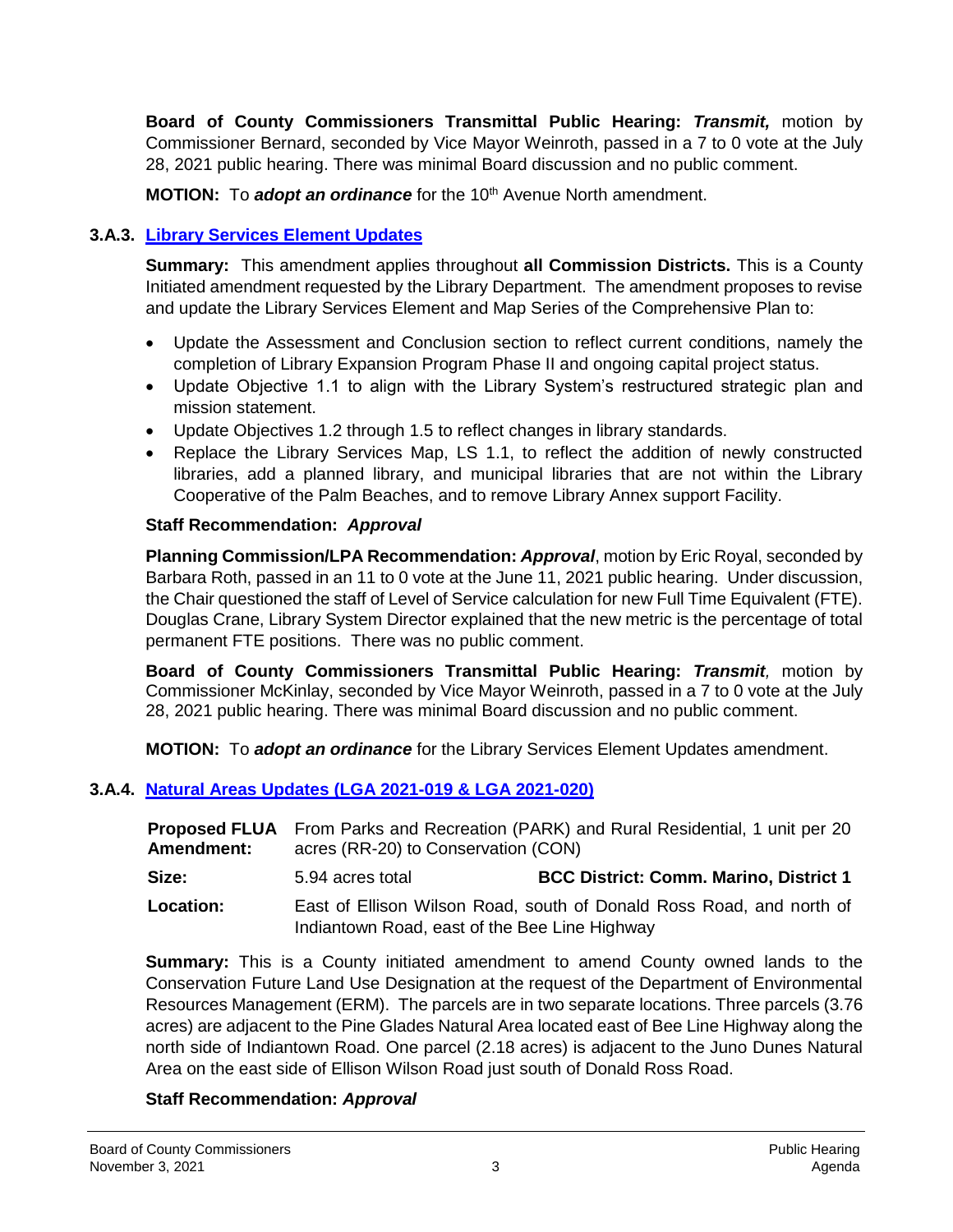**Planning Commission/LPA Recommendation:** *Approval*, motion by Rick Stopek, seconded by John Carr, passed in an 11 to 0 vote at the June 11, 2021 public hearing. Under discussion, Commission members asked questions regarding the uses allowed within the Conservation future land use designation, maintenance of Conservation parcels, and the prior ownership of the proposed amendment sites. Staff stated that Conservation designated Natural Areas are maintained by the Department of Environmental Resource Management, typically open to public, and may include trail heads and pathways. The subject parcels were acquired by the County from Florida Inland Navigation District and tax deed sales. There was no public comment.

**Board of County Commissioners Transmittal Public Hearing:** *Transmit,* motion by Commissioner Marino, seconded by Vice Mayor Weinroth, passed in a 7 to 0 vote at the July 28, 2021 public hearing. There was minimal Board discussion and no public comment.

**MOTION:** To *adopt an ordinance* for the Natural Areas Updates amendment.

### **3.A.5. [LWDD AGR Preserve Areas](https://discover.pbcgov.org/pzb/planning/BCC-Agendas/2021/Nov3/3-A-5_LWDDPreserve-Rpt_ADA.pdf)**

**Summary:** This is a County Initiated amendment to revise the Future Land Use Element of the Comprehensive Plan to establish a limit of canal rights-of-way owned by the Lake Worth Drainage District (LWDD) and utilized for right-of-way purposes to be eligible to be Preserve Areas for an Agricultural Reserve Planned Development (AGR-PDD) for acreage calculations or for density purposes. **Commission District 5.**

### **Staff Recommendation:** *Approval*

**Planning Commission/LPA Recommendation:** *Approval*, motion by Kiley Harper-Larsen, seconded by Glenn Gromann, passed in an 11 to 3 vote (with Barbara Roth, Cara Capp and Marcia Hayden) dissenting at the July 9, 2021 public hearing. Under discussion, Commission members questioned whether the proposed amendment applied only to the Agriculture Reserve area and if the current amendment affected LWDD interests in other parts of the County, and recognized the significant role the LWDD performs for County residents. County staff stated that the proposed amendment will prevent any additional LWDD-owned canals/rights-of-way from being preserves. Additionally, the Executive Director of the LWDD indicated that the LWDD Board of Supervisors passed a resolution stating that they will not pursue the sale of any additional development potential associated with their canals in the Agricultural Reserve. One member of the public representing the Sierra Club spoke in opposition and a letter from 1,000 Friends of Florida and the Sierra Club was read into record (see Exhibit 2). A representative from G.L. Homes spoke in support.

**Board of County Commissioners Transmittal Public Hearing:** *Transmit with modifications,* motion by Vice Mayor Weinroth, seconded by Commissioner Marino, passed in a 5 to 2 vote with Commissioner Sachs and Mayor Kerner dissenting at the July 28, 2021 public hearing. The motion included the addition of a super majority (approval of at least five members of the BCC) requirement for any changes regarding the LWDD-owned canals which are reflected in Exhibit 1 in double underline. Under discussion, the Commissioners commented that the language proposed did not grant the ability for any additional LWDD canals to become preserve; rather the language limited the LWDD canals to the ones discussed at the May 5<sup>th</sup> hearing in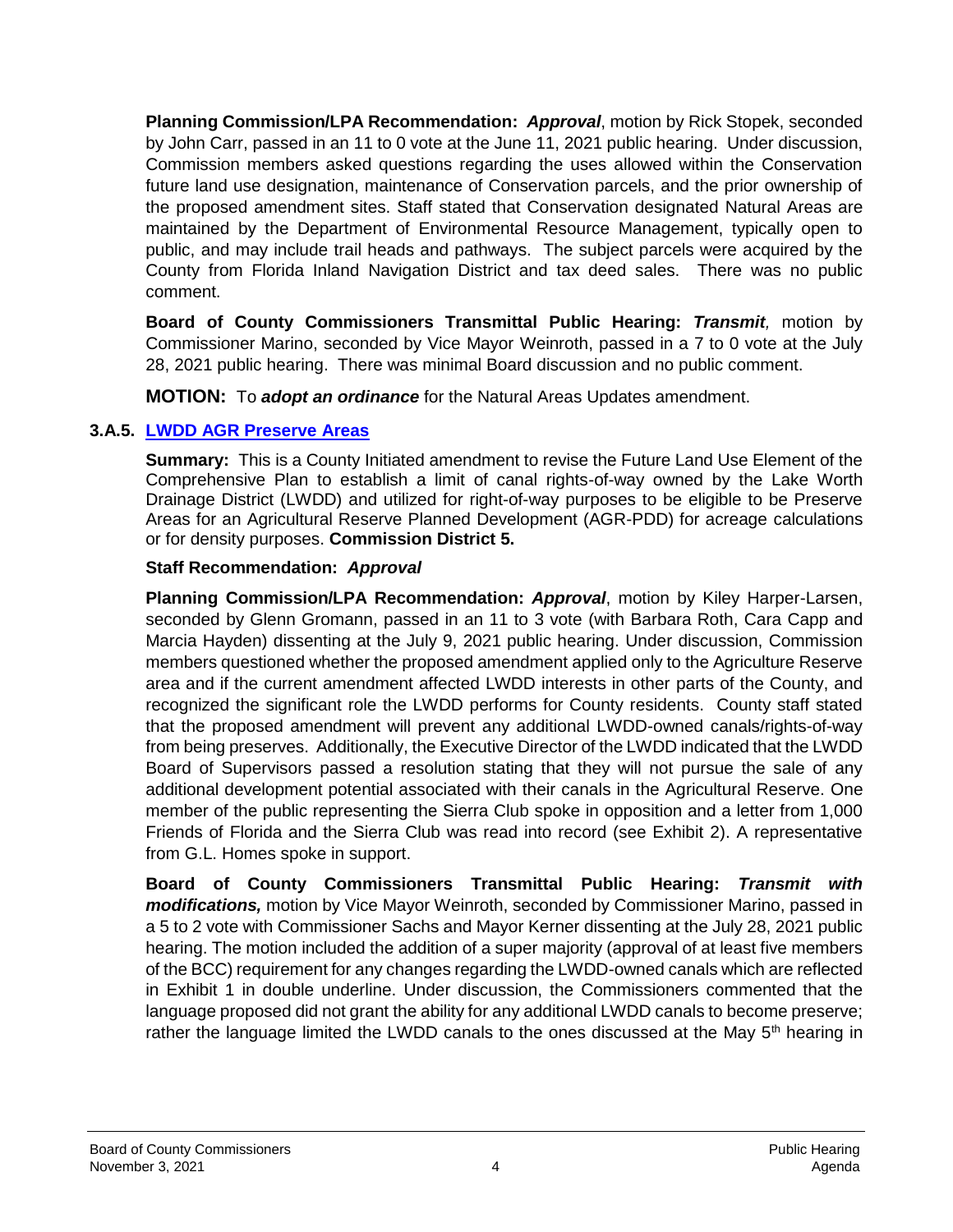the Monticello AGR-PUD Zoning application. One member of the public spoke in support, and one member of the public representing the Sierra Club spoke in opposition.

**Changes Subsequent to Transmittal:** Staff revised Policies 1.5.1-i and 1.5.1-n to include the approval by at least five members of the Board of County Commissioners as shown in double underline. In addition, a letter with an attached resolution from the Lake Worth Drainage District (LWDD) was added to the correspondence section.

**MOTION:** To *adopt an ordinance* for the LWDD AGR Preserve Areas amendment.

### **4. PUBLIC HEARING – Unified Land Development Code Amendment Adoption**

#### **4.A.1. [Final Adoption Unified Land Development Code \(ULDC\) Amendment for LWDD Canals](https://discover.pbcgov.org/pzb/planning/BCC-Agendas/2021/Nov3/4-A-1_ULDC-LWDDPreserve_ADA.pdf)  as Preserve Areas**

**SUMMARY:** The proposed Ordinance will account for consistency with the Comprehensive Plan, correction of glitches and clarifications, as well as several specific amendments, as follows:

- Ordinance Title
- Exhibit A Art. 3, Lake Worth Drainage District Canals as Preserve Areas

**Staff Recommendation:** Staff recommends adoption of an Ordinance of the Board of County Commissioners of Palm Beach County, Florida, amending the Unified Land Development Code, Ordinance 2003-067, as amended.

**Land Development Regulation Advisory Board (LDRAB):** On August 25, 2021, the LDRAB recommended approval of the proposed ULDC amendment with a vote of 12 to 1.

**Land Development Regulation Commission (LDRC) Determination:** On August 25, 2021, the LDRC found the proposed ULDC amendment to be consistent with the Plan with a vote of 13 to  $0<sub>1</sub>$ 

**BCC Public Hearing:** On September 29, 2021, the BCC approved the Request for Permission to Advertise for Adoption Hearing on November 3, 2021, with a vote of 4 to 2.

**MOTION:** TO ADOPT AN ORDINANCE OF THE BOARD OF COUNTY COMMISSIONERS OF PALM BEACH COUNTY, FLORIDA, AMENDING THE UNIFIED LAND DEVELOPMENT CODE, ORDINANCE 2003-067 AS AMENDED, AS FOLLOWS: **ARTICLE 3 – OVERLAYS AND ZONING DISTRICTS:** CHAPTER E, PLANNED DEVELOPMENT DISTRICTS (PDDs); PROVIDING FOR: INTERPRETATION OF CAPTIONS; REPEAL OF LAWS IN CONFLICT; SEVERABILITY; A SAVINGS CLAUSE; INCLUSION IN THE UNIFIED LAND DEVELOPMENT CODE; AND, AN EFFECTIVE DATE.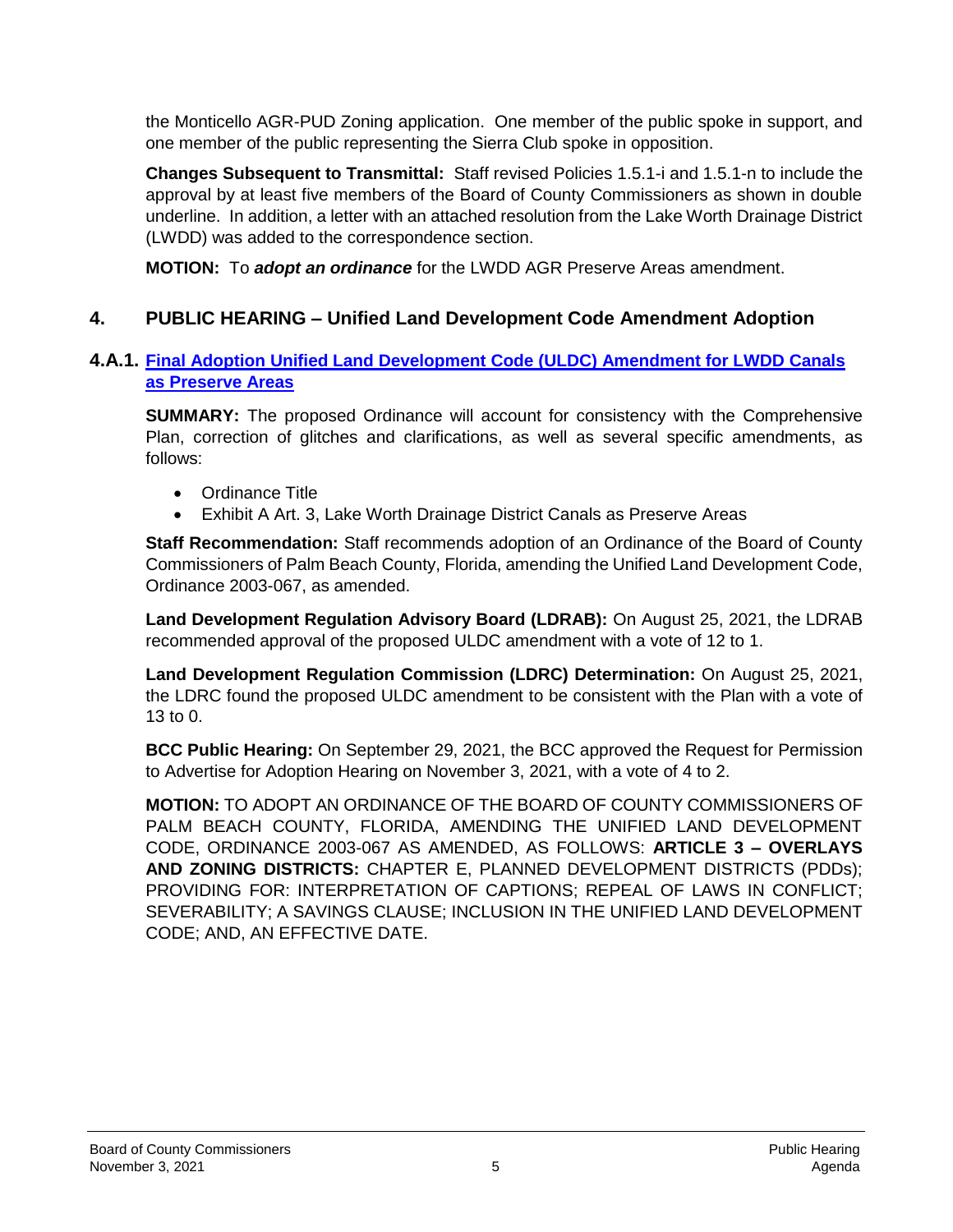### **5. PUBLIC HEARING – Amendment Round 22-A Transmittal**

### **5.A. County Proposed Text and Map Series Amendments**

### **5.A.1. [Westgate/Belvedere Homes CRA TCEA](https://discover.pbcgov.org/pzb/planning/BCC-Agendas/2021/Nov3/5-A-1_WestgateTCEA-Rpt_ADA.pdf)**

**Summary:** This amendment proposes to revise the Transportation Element to delete the conditions associated with the Westgate/Belvedere Homes Community Redevelopment Area (CRA) Transportation Concurrency Exception Area (TCEA) because they are no longer appropriate in light of the proportionate share legislation.

**Staff Assessment:** The conditions associated with this TCEA include the provisions for: maximum allowable trips, inclusionary housing, mix of uses, multimodal network, a greenway, and parking reduction. These conditions have been completed, are ongoing, or implemented through the County's Unified Land Development Code (ULDC). Furthermore, requiring mitigation measures in this manner are no longer appropriate with the adoption of proportionate share legislation in ss. 163.3180 (5)(h), F.S. The Statutes require the local government to allow an applicant for a development to satisfy its transportation concurrency requirements if the applicant in good faith offers to enter into a binding agreement to pay for or construct its proportionate share of required improvements. **Commission Districts 2 & 7.**

#### **Staff Recommendation:** *Approval*

**Planning Commission/LPA Recommendation:** *Approval*, motion by Rick Stopek, seconded by Glenn Gromann, passed in a 14 to 0 vote at the August 13, 2021 public hearing. Under discussion, Commission member asked whether the deleted conditions will be covered by the Unified Land Development Code (ULDC). Staff stated that some of the conditions have been completed, and some are implemented through the zoning/DRO process.

**MOTION:** To *transmit* the Westgate/Belvedere Homes CRA TCEA amendment.

### **5.A.2. [Pioneer Road Rural Enclave Overlay](https://discover.pbcgov.org/pzb/planning/BCC-Agendas/2021/Nov3/5-A-2_Pioneer-Overlay_ADA.pdf)**

**Summary:** This amendment proposes to revise the Comprehensive Plan to establish an Overlay for the Pioneer Road Neighborhood Plan area. Specifically, the amendment proposes to add a new Sub-Objective and policies to establish the Pioneer Road Rural Enclave Overlay; and add a note to the Special Planning Areas Map (LU 3.1) Map Series stating that the boundaries of the depicted Pioneer Road Neighborhood Plan also reflect the new Overlay.

**Staff Assessment:** This proposed amendment was initiated by the Board of County Commissioners on October 31, 2018 at the request of the Pioneer Road Property Owner's Association. This proposed amendment will establish the Neighborhood Plan as a Rural Enclave Overlay in order to support the continuation and protection of the character of the area. The amendment establishes policy guidance reflecting many of the recommendations in the Neighborhood Plan, and is intended to encourage low densities within the Overlay by requiring an enhanced level of Board approval for proposed density increases, and to promote the preservation of native vegetation and encouraging agricultural uses. **Commission District 2.**

#### **Staff Recommendation:** *Approval*

**Planning Commission/LPA Recommendation:** *Approval with modifications***,** *with recommendation to delete the super majority vote requirement for New Policy 1.2.7-b*, motion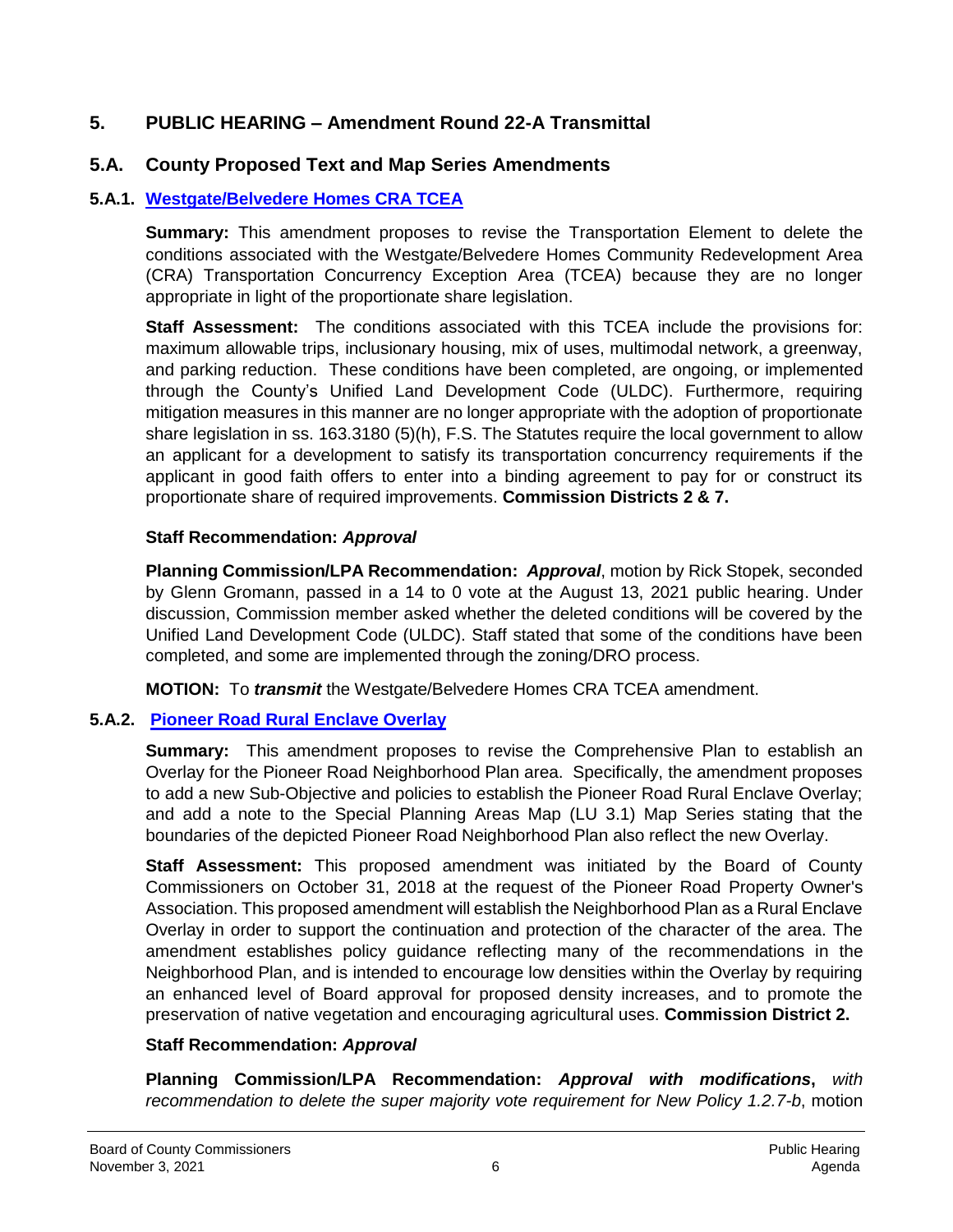by Spencer Siegel, seconded by Barbara Roth, passed in an 11 to 2 vote (with John Carr and Rick Stopek dissenting) at the October 1, 2021 public hearing. Under discussion, Commission members had concerns about the proposed policy that would require approval by at least five members of the Board of County Commissioners for applications that increase density. The Commission also deliberated the Overlay boundaries, including the boundary bisecting Winner's Church and a potential "opt out" for property owners within the Overlay. The Commission also recognized the traffic issues affecting the properties fronting Pioneer Road immediately west of Jog Road. There were four members of the public who spoke in support of the proposed Overlay, in addition to one comment card in support but not wishing to speak. There were eight members of the public who spoke in opposition, and requested to be excluded from the Overlay.

**MOTION:** To *transmit* the Pioneer Road Rural Enclave Overlay amendment.

### **5.B. Privately Proposed Future Land Use Amendments**

### **5.B.1. [Fount MUPD \(LGA 2020-011\)](https://discover.pbcgov.org/pzb/planning/BCC-Agendas/2021/Nov3/5-B-1_FountMUPD-Rpt_ADA.pdf)**

| Amendment: | <b>Proposed FLUA</b> From Commercial High with an underlying 8 units per acre (CH/8) to<br>Commercial High with an underlying 12 units per acre (CH/12) on 3.5 acres<br>and from Utilities and Transportation (UT) to High Residential, 12 units per<br>acre (HR-12) on 24.16 acres, |                                              |  |
|------------|--------------------------------------------------------------------------------------------------------------------------------------------------------------------------------------------------------------------------------------------------------------------------------------|----------------------------------------------|--|
| Size:      | 27.66 acres                                                                                                                                                                                                                                                                          | <b>BCC District: Comm. Weiss, District 2</b> |  |
| Location:  | South side of Okeechobee Boulevard, approximately 1/3 of a mile west of<br>Haverhill Road                                                                                                                                                                                            |                                              |  |

**Summary:** The 27.66 acre subject site is located in the Urban/Suburban Tier. The amendment results in an increase in residential development potential from 28 units to 332 units (12 units per acre). With additional bonus density through the Transfer of Development Rights and Workforce Housing programs, the application indicates a proposed 708 units (25.59 units per acre).The site is owned by the Town of Palm Beach and is currently vacant.

**Staff Assessment:** The request to allow higher density residential is appropriate considering the site's location in the Urban Redevelopment Area, adjacent to major roadways, near employment centers, and conditions of approval ensure compatibility with surrounding existing medium to high residential future land use designations. Staff proposes several conditions, including providing 25% of all units as on-site workforce housing units, and purchasing all available Transfer of Development Rights (TDRs). The applicant agrees with all proposed conditions. As conditioned, the amendment is compatible with the surrounding land uses, does not negatively impact public facilities, and is consistent with associated policies and overlays in the Comprehensive Plan.

### **Staff Recommendation:** *Approval with conditions*

**Planning Commission/LPA Recommendation:** *Approval with conditions,* motion by Lori Vinikoor, seconded by Spencer Siegel, passed in a 13 to 0 at the October 15, 2021 public hearing. Under discussion, Commission members expressed support for the construction of onsite workforce housing units and the opportunity for the environmental cleanup of the site. Commission members also asked questions regarding the location and proposed uses of the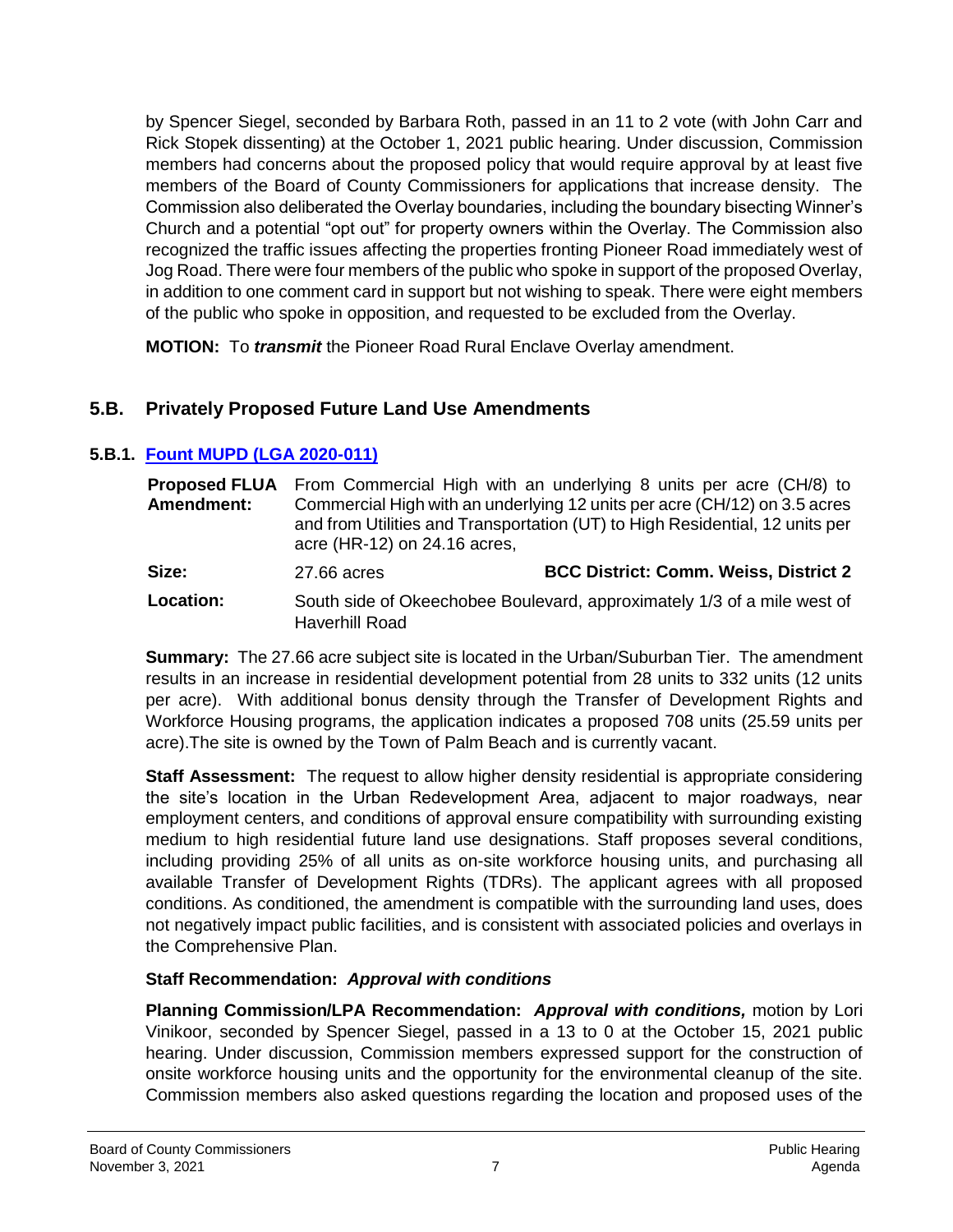"brownfield" area on the site, and what contaminants were identified during environmental monitoring. One member of the public spoke in support of workforce housing, stating that the increased density is appropriate given the location but also expressed concerns regarding potential environmental issues on the site. One comment card in opposition was read into the record with concerns related to increased traffic and impacts to fire rescue service.

**MOTION:** To *transmit* the Fount MUPD amendment

### **5.C. Privately Proposed Amendments in the Agricultural Reserve**

### **5.C.1. Las Farms [\(LGA 2022-001\)](https://discover.pbcgov.org/pzb/planning/BCC-Agendas/2021/Nov3/5-C-1_Las-Farms-Rpt_ADA.pdf)**

**Proposed FLUA** From Agricultural Reserve (AGR) to Industrial, with an underlying **Amendment:** Agricultural Reserve (IND/AGR) **Size:** 6.95 acres **BCC District: Comm. McKinlay, District 6 Location:** West side of State Road 7, approx. 0.5 miles north of Boynton Beach Blvd.

**Summary:** The 6.95 acre subject site is located in the Agricultural Reserve Tier. The amendment is proposing to allow for industrial uses on the site located on the west side of State Road 7. The applicant has proposed two conditions of approval to prohibit heavy industrial uses and to prohibit commercial uses with the exception of landscape service, self-service storage and accessory uses.

**Staff Assessment:** The subject site is located within the Agricultural Reserve Tier, and the addition of industrial in the Tier was not supported by the Board of County Commissioners (BCC) at the time the Master Plan was completed. Therefore, unlike commercial future land use, there is no policy guidance in the Plan directing the appropriate locations, extent, intensity, and uses for this designation within the Tier. In addition, it is appropriate that new industrial future land use designations be considered only as part of an overall, comprehensive approach for new industrial. As there is no policy guidance in the Plan, and until such time that staff is able to receive direction from the BCC regarding additional industrial uses in the Agricultural Reserve Tier at the scheduled October 26, 2021 workshop, staff cannot support the request.

#### **Staff Recommendation:** *Denial*

**Planning Commission/LPA Recommendation:** *Approval with conditions,* motion by Spencer Siegel, seconded by John Carr, passed in a 9 to 4 vote (with Barbara Roth, Dagmar Brahs, Sara Pardue and Cara Capp dissenting) at the October 1, 2021 public hearing. Under discussion, Commission members expressed support for the application due to the need for additional uses, deliberated the existing use and limitations of the subject site, and supported the concept of light industrial. Eight members of the public spoke and twelve comment cards were read into the record in support of the proposed amendment.

**MOTION:** To *deny* the Las Farms amendment.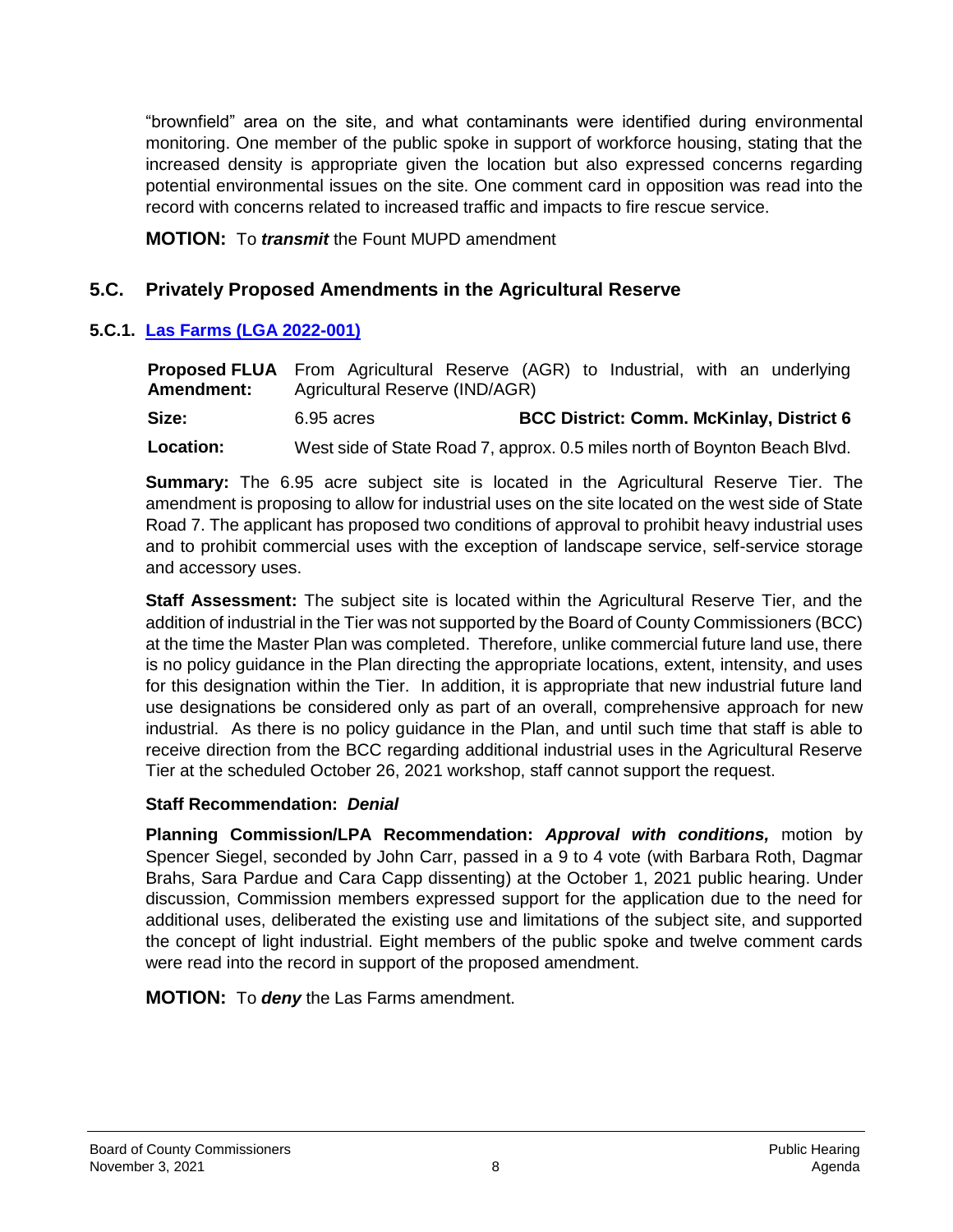#### **5.C.2. [Reserve at Atlantic \(LGA 2022-006\)](https://discover.pbcgov.org/pzb/planning/BCC-Agendas/2021/Nov3/5-C-2_ReserveAGR-Rpt_ADA.pdf)**

|                   | <b>Proposed FLUA</b> From Agricultural Reserve (AGR) to Multiple Land Use with Institutional &     |
|-------------------|----------------------------------------------------------------------------------------------------|
| <b>Amendment:</b> | Public Facilities, Agricultural Reserve, and an underlying 12 units per acre<br>(MLU, INST/AGR/12) |

**Size:** 38.88 acres **BCC District: Comm. Sachs, District 5**

**Location:** Southeast corner of Atlantic Avenue and Half Mile Road

**Summary:** The applicant proposes a future land use amendment on a 38.88 acre site from Agricultural Reserve (AGR) to Multiple Land Use with Institutional and Public Facilities, Agricultural Reserve with an underlying 12 units per acre (MLU, INST/AGR/12) with up to 480 multifamily units under the modified request, or up to 520 units through a rezoning with no future land use amendment under the initiated request. Under either version, the amendment proposes higher densities in the Agricultural Reserve Tier specifically for the development of residential planned developments for what the applicant refers to as Essential Housing Residential. Depending on the land area considered as the 'development area', this will result in 8, 12, or 20 units per acre density.

**Staff Assessment:** This private amendment requests changes to the Comprehensive Plan that represent major departures from nearly all of the fundamental policy concepts directed by the Board of County Commissioners, and adopted into the Comprehensive Plan, including requiring preserve area and limiting development in the Tier. Although the there is a basis for considering a wider range of housing types within the Agricultural Reserve Tier, the applicant has failed to provide a compelling basis to support the reduction in preserve area, changes to preserve uses, and mechanisms proposed to increase density, whether through a rezoning or higher density on preserve area. Further, the applicant has failed to demonstrate any unique characteristics of this site that justify moving forward ahead of the upcoming BCC Workshop on October 26th. These policy changes are not appropriately addressed by a private applicant for an individual property, and need to be considered with regards to the Tier as a whole and taking into account the long range and service implications presented by increasing densities and revising preserve requirements within the Tier.

#### **Staff Recommendation:** *Denial*

**Planning Commission/LPA Recommendation: Denial***,* motion by Spencer Siegel, seconded by Eric Royal, passed in a 14 to 0 at the October 15, 2021 public hearing. Under discussion, Commission members spoke in support of staff's recommendation and expressed support for the project, but questioned the timing of the request considering the upcoming Ag Reserve workshop. Commission members asked questions regarding the lack of multifamily development built in the Tier to date, and whether there were housing or market studies demonstrating a need for workforce housing west of the Turnpike. Five members of the public spoke. Three spoke in support expressing the need for workforce housing in the Tier. Two members of the public, including a representative from the Sierra Club, spoke in opposition stating that the item is premature due to the upcoming Ag Reserve Workshop. Seven comment cards were read into the record, five were in support and two were in opposition. One letter from counsel representing 1,000 Friends of Florida and Sierra Club Loxahatchee Group was submitted for the record and added to the BCC report (see Exhibit 10).

**MOTION:** To *deny* the Reserve at Atlantic amendment.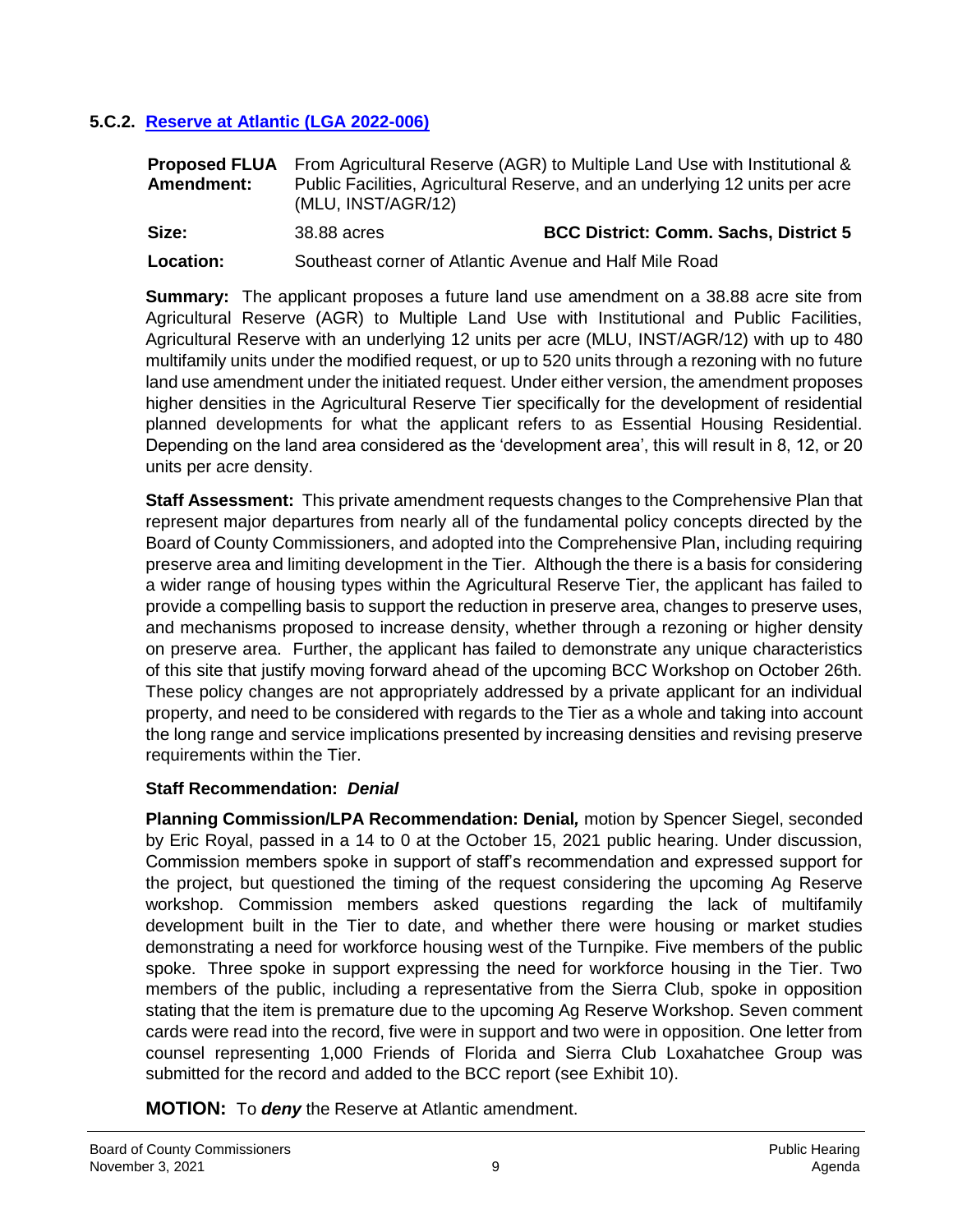### **6. REGULAR AGENDA**

#### **6.A. Amendment Round 22-B Initiation**

#### **6.A.1. [Fleming GAPO Expansion Initiation](https://discover.pbcgov.org/pzb/planning/BCC-Agendas/2021/Nov3/6-A-1_Fleming-GAPO-Rpt_ADA.pdf)**

**Introduction:** The item before the Board is to consider the initiation of a privately proposed amendment to the Comprehensive Plan, also considered "Phase I". If the amendment is initiated, staff will accept the associated future land use amendment, and return to the Board with the two amendments through the public hearing process as part of "Phase II".

**Summary:** The privately proposed text amendment requests to modify the Glades Area Protection Overlay (GAPO) to allow the processing of a future land use amendment on the site as described below.

- Revise the boundaries of the GAPO to expand eastward to incorporate the subject site.
- Revise the Map Series to depict the subject site within the GAPO on the Special Planning Areas Map LU 3.1, and as a Limited Urban Service area on the Managed Growth Tier System Map, LU 1.1 and on the Service Area Map, LU 2.1

**Staff Assessment:** Staff supports the initiation of the proposed text amendment to provide opportunity for the Board to consider and direct policy. If the Board initiates this amendment, initiating a Map Series Thoroughfare Right of Way Identification (TIM) Map TE 14.1 amendment to add the connector road from the future extension of Okeechobee Boulevard to Southern Boulevard should be considered in order for the amendments to run concurrently. **Commission District 6.**

#### **Staff recommendation:** *To initiate*

**Planning Commission/LPA Recommendation:** *To recommend initiation with the recommendation to initiate the connector road*, motion by John Carr, seconded by Eric Royal, passed in a 13 to 0 vote at the October 1, 2021 public hearing. Under discussion, the Commission asked questions regarding the location and history of the connector road from the future extension of Okeechobee Boulevard to Southern Boulevard. The Commission expressed support for the initiation to modify TIM Map TE 14.1 to add the connector road with initiation of the applicant's private text amendment. There was no public comment.

**MOTION:** *To initiate* the Fleming GAPO Expansion Text amendments.

### **6.A.2. [Coastal High Hazard Area Initiation](https://discover.pbcgov.org/pzb/planning/BCC-Agendas/2021/Nov3/6-A-2_CHHA-Rpt_ADA.pdf)**

**Introduction:** The item before the Board is to consider the initiation of a County proposed amendment to the Comprehensive Plan. The initiation process allows the Board to consider the proposed changes prior to processing. The complete staff report for the amendment would return to the Board for discussion at subsequent hearings.

**Summary:** This County staff proposed amendment intends to update the depiction and references to the Coastal High Hazard Area and to reflect the most recent maps provided by the Florida Division of Emergency Management. The updates affect the Introduction and Administration Element, Coastal Management Element, and Map Series Coastal High Hazard Area Map CM 2.1.